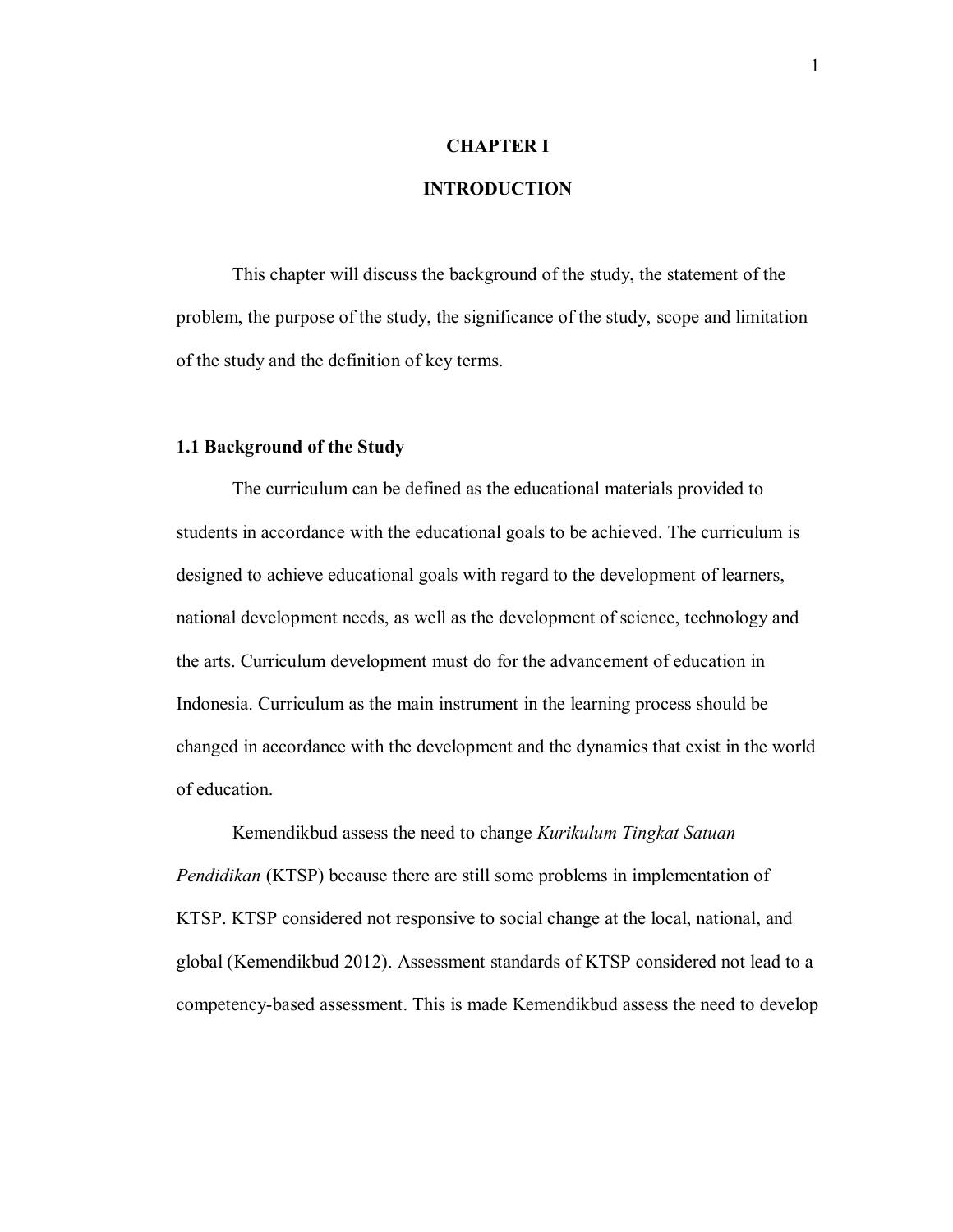a new curriculum that is Curriculum 2013. The development of Curriculum 2013 has done because of the internal challenges and external challenges (Kemendikbud 2013a).

The Internal challenge related to the demands of education refers to the eight National Education Standards and Indonesian population growth factor. External challenges associated with future challenges, the necessary competence in the future, public perception, knowledge and pedagogic development, as well as various negative phenomena which arise. The results of analysis Programme for International Student Assessment (PISA) showed that almost all Indonesian students only master the lesson to level 3 course, while many other countries are up to level 4, 5, even 6 (Kemendikbud 2013b). In addition, negative phenomena due to the lack of character possessed by students demand to give character education in learning. The statement is supported by the public perception that the learning is too much emphasis on cognitive, the load of student is too heavy, and lacking the charged character.

The change of curriculum has the aimed to increase the curiosity and students activity. Public test materials Curriculum 2013 explain the assessment standards of new curriculum in addition to assess the activity of asking, also assess the process and the result of observation of the student. The students' ability in solving the problems submitted by the teachers, so that the students encouraged to think logically. Changes element of curriculum 2013 includes changes graduate competency standards, process standards, content standards and assessment standards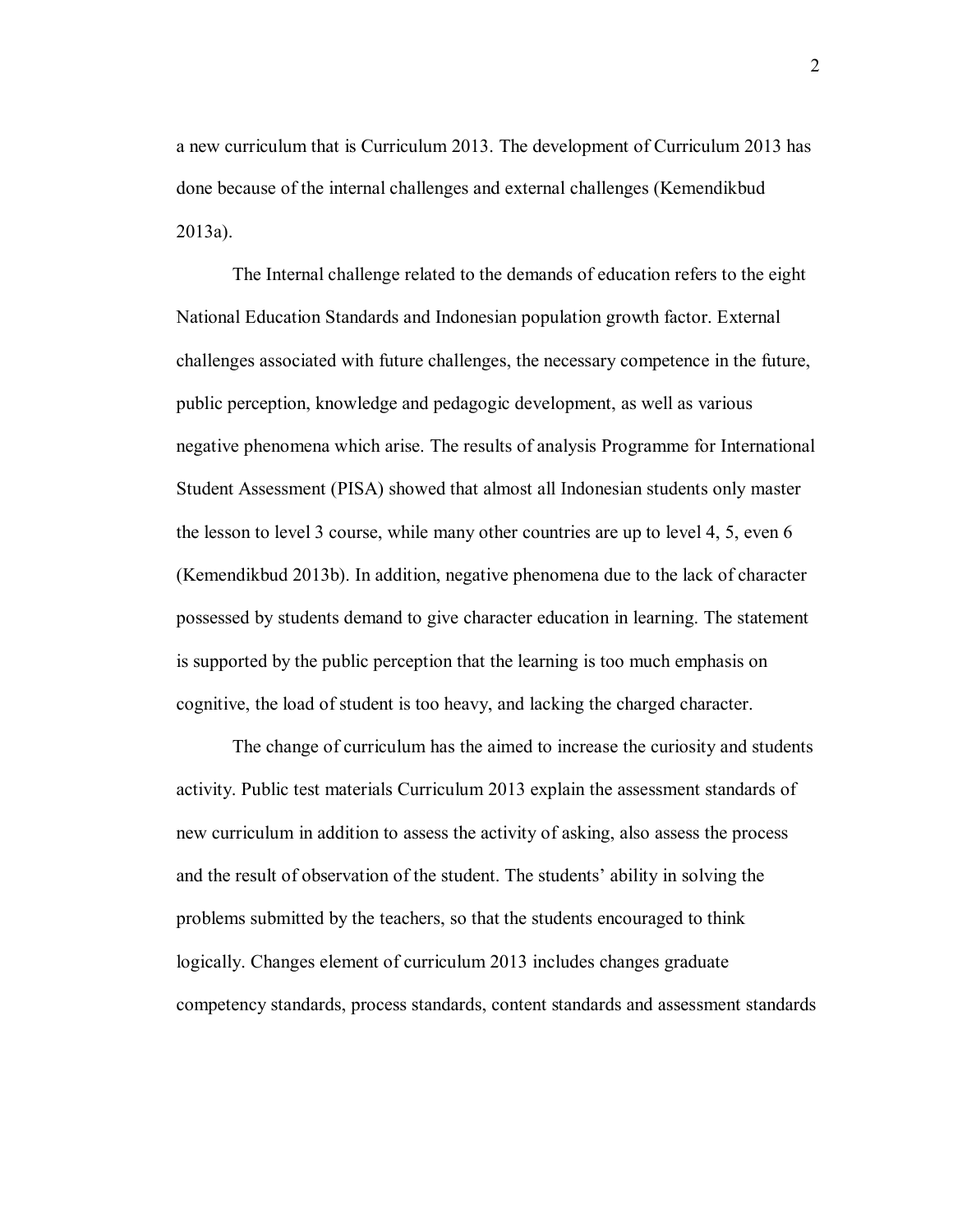(Kemendikbud 2012). Graduate competence standards are divided into a domain that is the attitude, skills and knowledge. The draft of curriculum 2013 mentions that there are core competence and basic competence of English learning in Curriculum 2013, which the learning process uses a scientific approach and authentic assessment to the assessment process.

According to Lusia E (2013) the change of KTSP into a curriculum 2013 invited various opinions from various parties. The parties that less agreed with the changes in the curriculum considers the changes is too hastily. Evaluation of the implementation of the previous curriculum (KTSP) is important first to do, so it can be a guide to prepare and implement a new curriculum. The lack of involvement of teachers in the socialization of Curriculum 2013 makes various parties consider the implementation of Curriculum 2013 not run well. The dilemma of Curriculum 2013 make Kemendikbud issued decision that the school that has three semesters implement Curriculum 2013, must implemented Curriculum 2013 from now. However, the school that reject to the curriculum 2013 can decide to return to the old curriculum (KTSP). The school is still one semester implement Curriculum 2013, also could return to KTSP (M. Yakub, 2014).

The reasons of Kemendikbud issued decision are as follows: (1) Curriculum 2013 needs to be evaluated first, look for the weakness and corrected the weakness to make it more perfect. (2) The root of the problem Curriculum 2013 is on learning methods. Where the learning is more focus on practice to develop a given subject.

3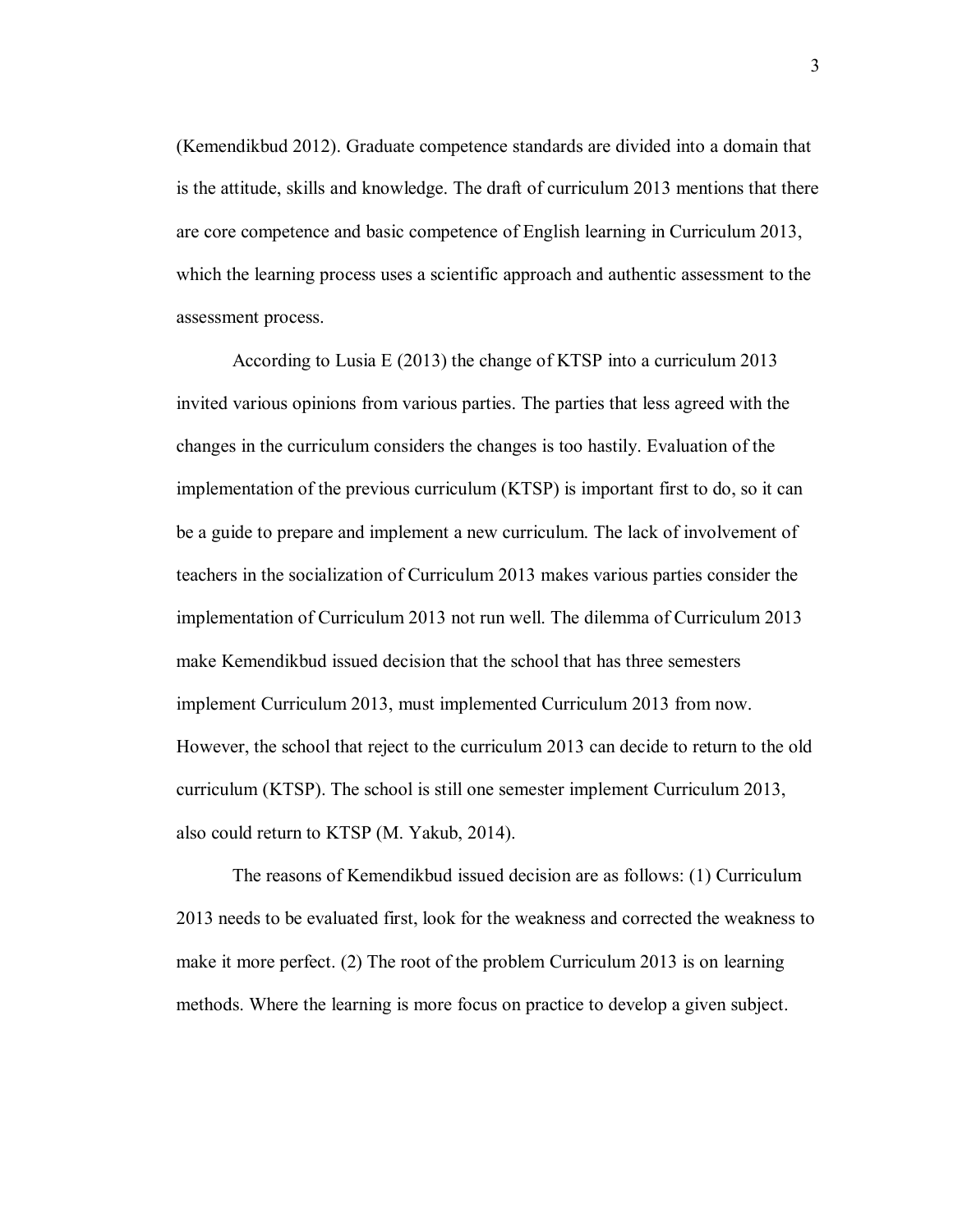Teacher's job only as a companion and did not participate directly in the lesson. That is, the Curriculum 2013 assessed cannot be able to develop the character of the students. (3) The Curriculum 2013 caused the various problems in education after implementation. (4) Many of the teachers and students feel the Curriculum 2013 is burdened them. Other issues are related to books, teacher training, as well as other problems. (5) Curriculum 2013 has not worked with the mature, but already in a hurry implemented. The teacher as the main instrument of education is not ready to use the new curriculum, so it can be the influence to the students (Kemendikbud 2014). The decision and reasons of Kemendikbud make the most of schools in Gresik choose to return to KTSP, because there are still some problems in Curriculum 2013. The step is contrary to the beginning purpose of implementation of Curriculum 2013 which is to change the curriculum previously to be better. Curriculum 2013 considered less appropriate as substitute of KTSP and causes some problems in learning.

In fact, there are some schools in Gresik that still implement Curriculum 2013 until now. So the researcher interested to analyze the reason of schools that still implement Curriculum 2013. The researcher will gather information about implementation of Curriculum 2013 from the teachers. Supianto (2014) stated each teacher have a reaction individual's perception of changes of the curriculum. In general, the teacher will be critical, whether the change is merely a theory and can be done in the classroom or assume that the old ways more useful. Teachers have their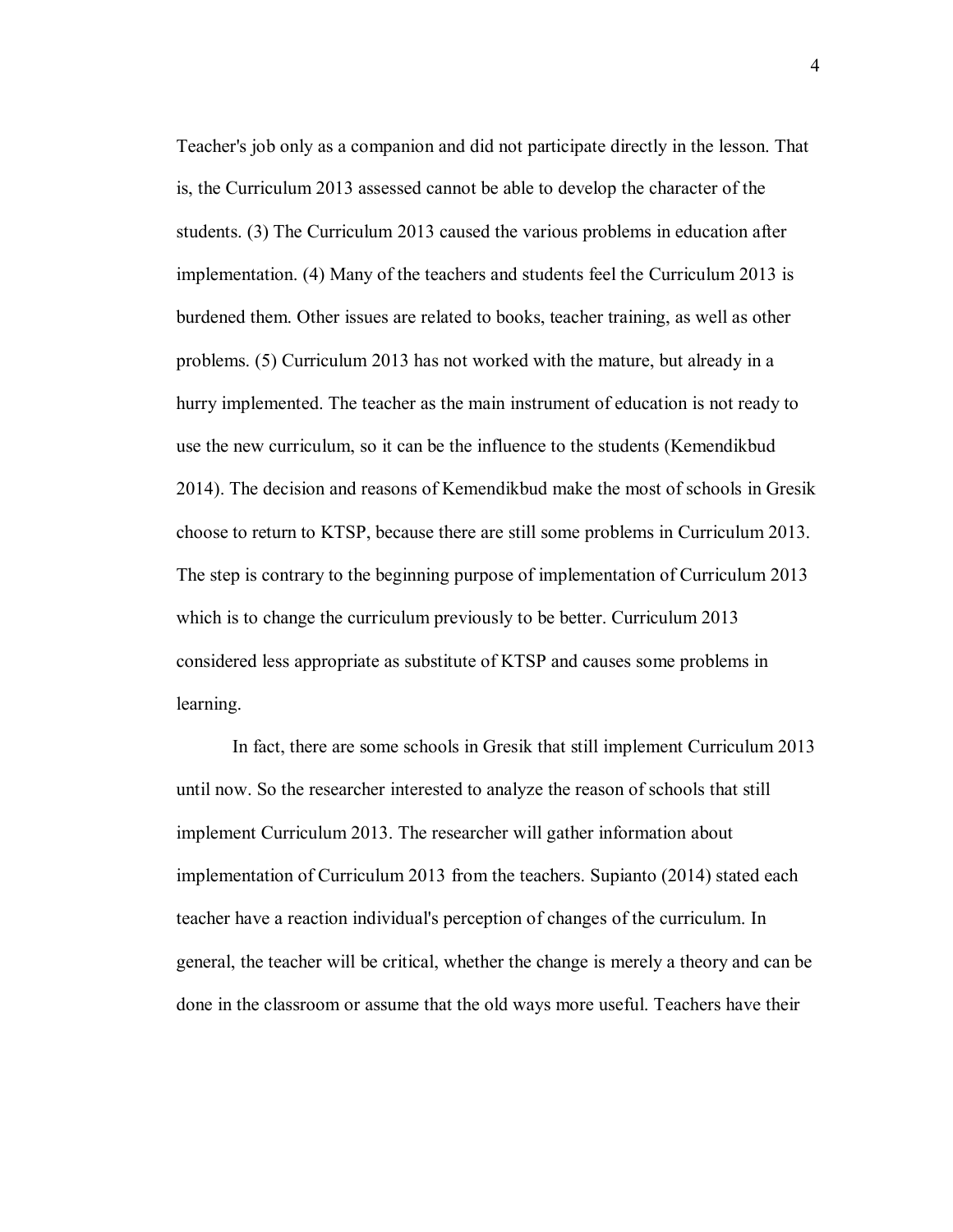own views about the curriculum 2013 and the success of the change depend on the conformity with the values and levels of participation in the change. According to Rochadi (in Nur H, 2014), teachers perception have a great influence in successful the implementation of Curriculum 2013 because at Curriculum 2013 the teacher acted as a tutor, facilitator, as well as leader of learning activities. Walgito (in Nur H, 2014) stated that someone's perception of things will affect the behavior of objects or events that happened. The good perception of the teachers would have a positive effect in supporting the implementation of Curriculum 2013, and vice versa.

Various opinions that evolve with the changes of curriculum showed that the teachers play an important role in changing the curriculum. This research will focus on English teachers' perception because the researcher from the Faculty of English Teacher Training and Education. In addition, English subject assessed many changes in Curriculum 2013. The researcher will take the data from English teachers who have been certificated as participants in House Training Curriculum 2013 because the teachers who have a certificate are better than teachers who do not have a certificate. The researcher focuses the area for the research on Gresik because most of schools in Gresik had been implementing the Curriculum 2013. Although the most of schools in Gresik choose to return to KTSP, but there are some of senior high schools that still implement the Curriculum 2013. So the researcher interested to analyze the reason of schools that still implement Curriculum 2013. Therefore the researcher interested to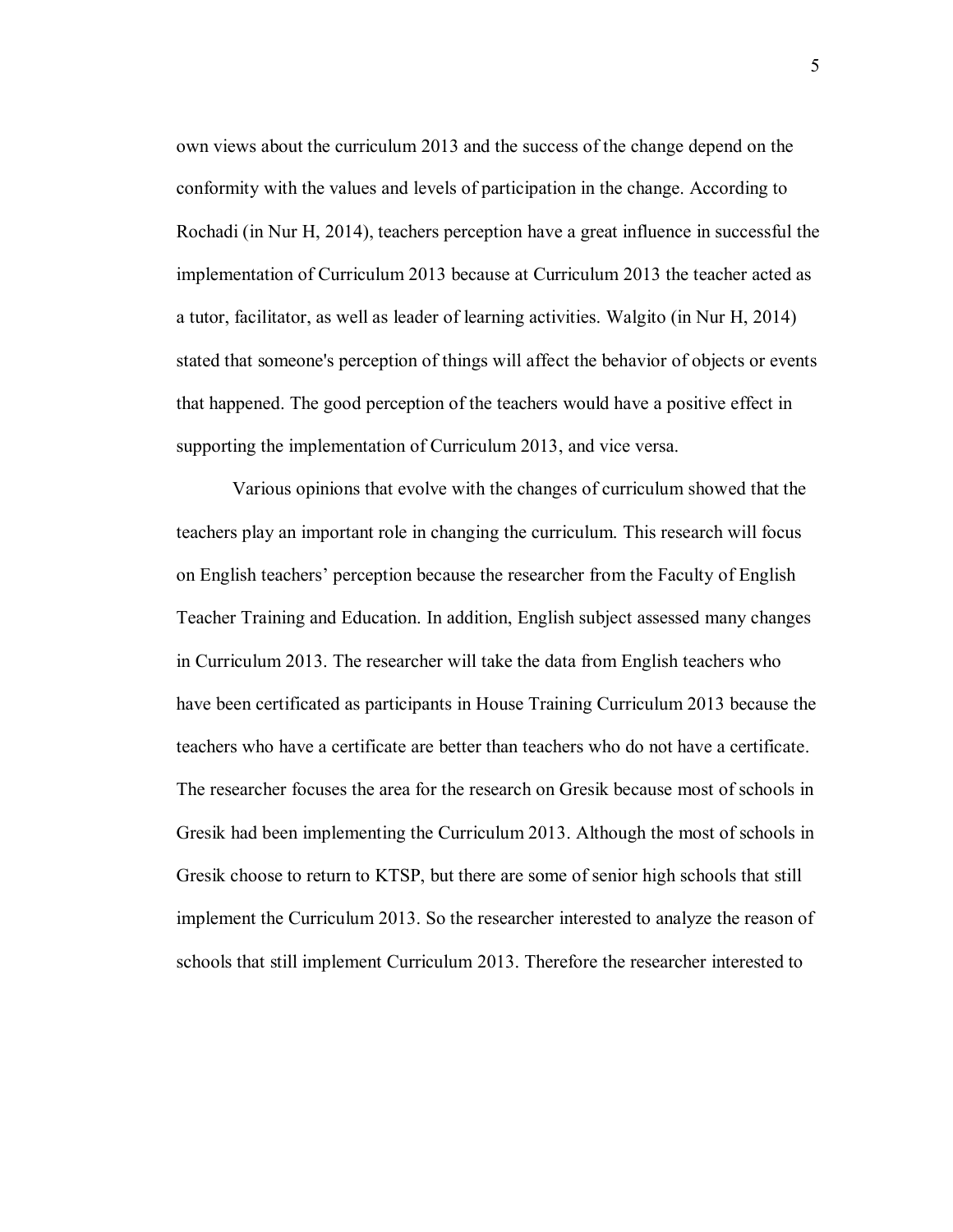examine about English teachers' perception toward implementation of Curriculum 2013 at senior high school in Gresik.

## **1.2 Statement of the Problem**

Based on the background of the problems and focus research, the question in this research is as follows:

How is the English teachers' perception toward the implementation of Curriculum 2013 at senior high school in Gresik?

## **1.3 Purpose of the Study**

Based on the research question above, the aim of this study is as follows: To know the English teachers' perception toward the implementation of Curriculum 2013 at senior high school in Gresik.

#### **1.4 Significance of the Study**

Theoretically, the result of this study can give information for the Department of Education about the extent of English teaching in Curriculum 2013 at senior high school. This information can be useful for the Department of Education to be considered to determine and set policies in accordance with local conditions.

Practically, for the schools this study can be useful to complete some aspects that are needed in implementation of Curriculum 2013 in order to be able to be used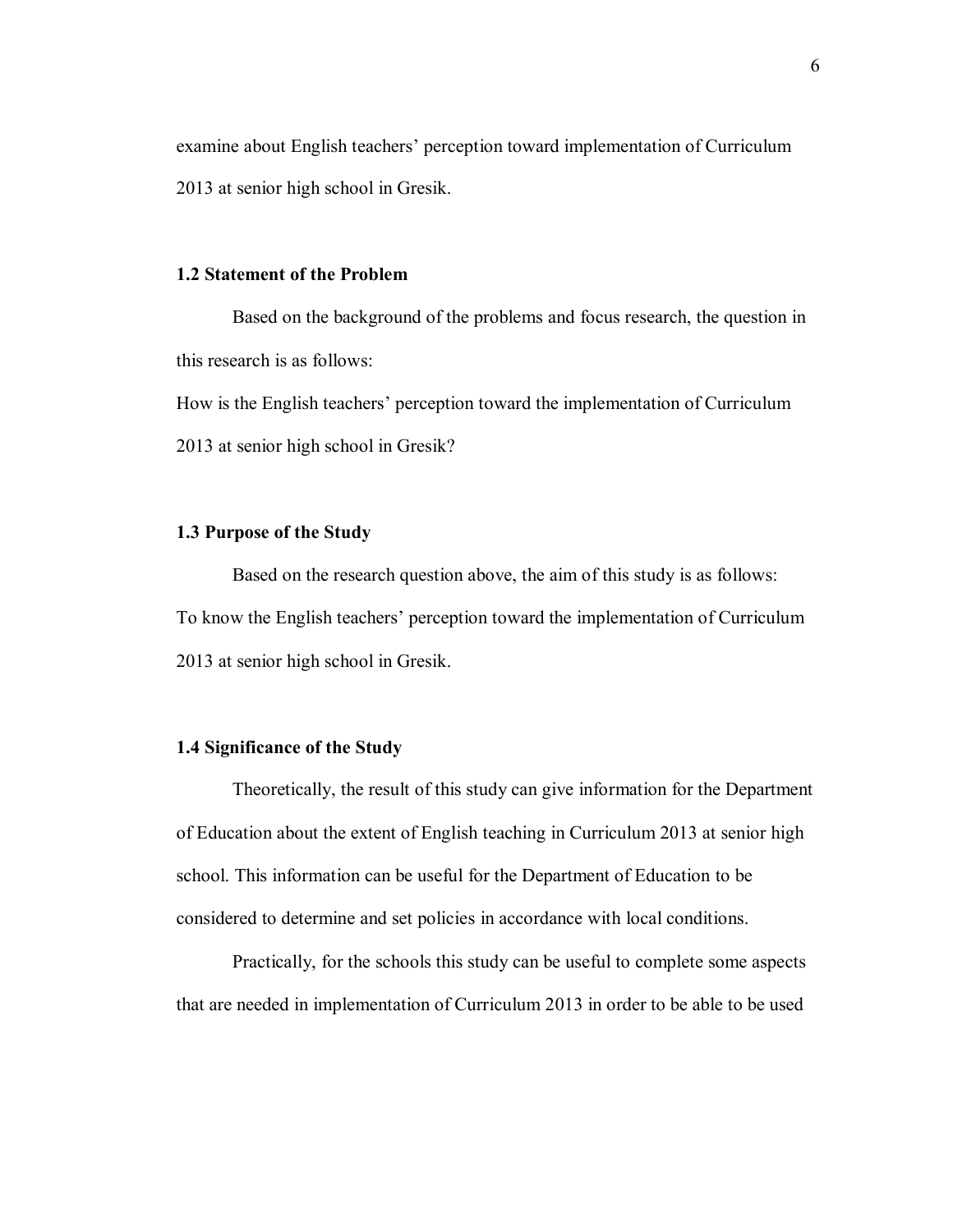by teachers and students maximally. Then, for the teachers this study can be useful to help them provide the information to perform their best in teaching Curriculum 2013 and can be motivation to other teachers who do not implement Curriculum 2013 to teach their students better than before. This study can be useful to motivate the students to get many benefits in learning activity uses Curriculum 2013. It also can be a reference or basis of further research about the perception of English teachers toward Curriculum 2013 and will expect to be significant considerations in enhancing the quality of English teaching process.

#### **1.5 Scope and Limitation of the Study**

The researcher will observe the English teachers who have certificates of participants in House Training Curriculum 2013 to give the perception about Curriculum 2013. This limitation of the study focuses on English teachers' perception toward implementation of Curriculum 2013 at Senior High School in Gresik.

### **1.6 Definition of Key Terms**

To avoid misunderstanding meaning of the terms in this research, researcher defines some terms below:

1. Perception, is the process by which a person chooses, organizes, interpreting the input information to create a representation that is meaningful. Perception depends